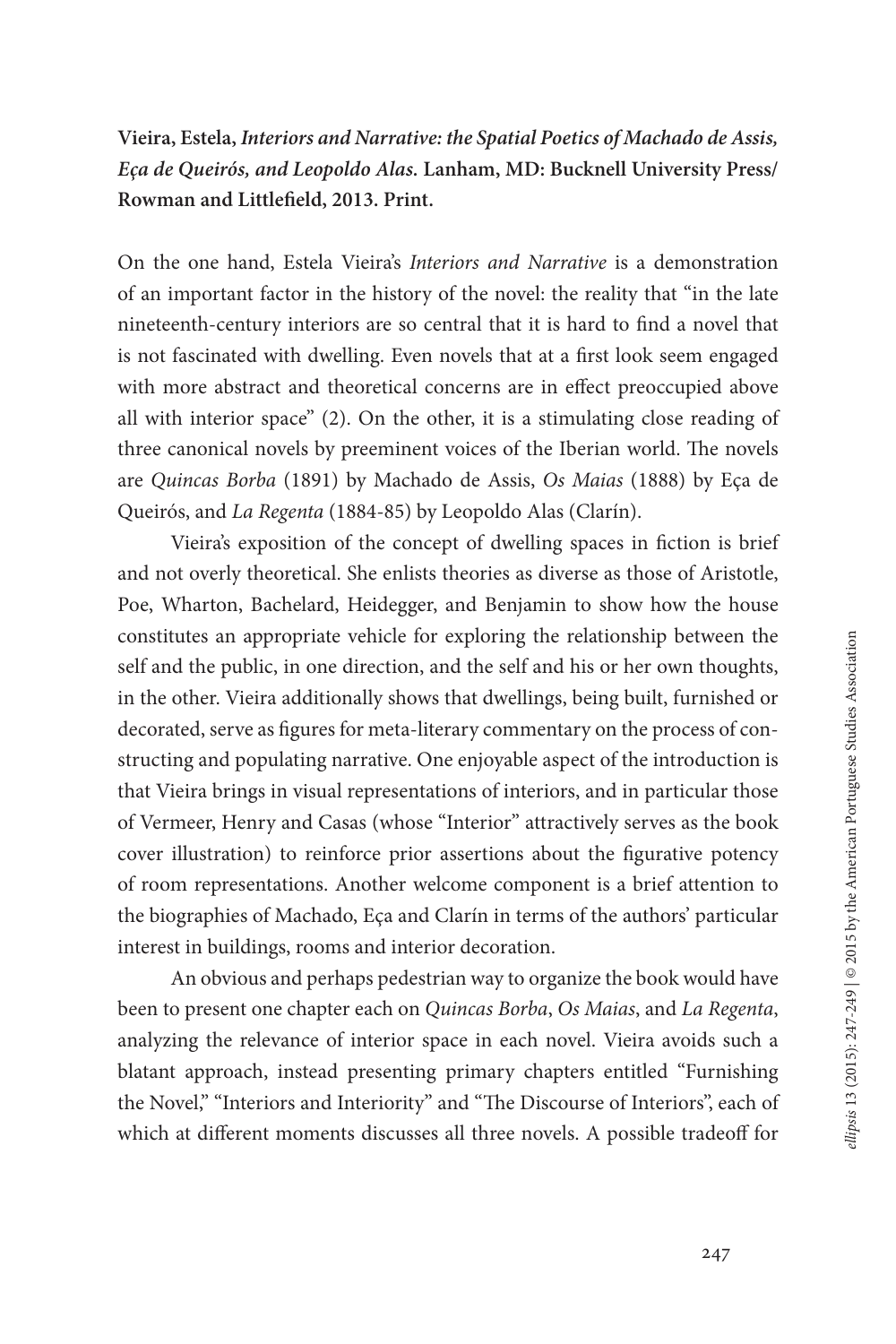this decision is that at times the conceptual distinction among the chapters is not very evident, and the reader occasionally questions why certain themes are discussed in one chapter and not the other. But this hardly interferes with the overall excellence of Vieira's reading of the novels.

With *Quincas Borba*, the book calls special attention to the matter of thresholds, which involve the individual's interaction with society, and in particular, the tenuous engagement of individuals in the social problems of their day, such as paternalism and slavery. For example, the female protagonist, Sofia, sits in her room pondering a recent experience of adulterous attentions when a slave enters with some soup. This shows that "Sofia's dilemmas concern not only her adulterous desires but are also intertwined with society's contradictions, slavery being the foremost of these" (49). Vieira studies rising and declining motions of characters within their rooms, which suggest their personal and societal ambivalence. Interiors are shown to be figures for bringing out the concerns of their occupants' minds and hearts. Objects in the rooms appear to be stimulants for the characters' thought processes: "Machado uses the representations of interiors to ultimately explore how memory works in narrative" (106). Rooms help represent the world-views of their people; for example, Carlos Maria, enamored of comfortable interiors, ponders hiding away his new wife: "Confining her love for him is ironically a form of self-confinement and these conscious or subconscious wishes or actions reinforce the locking up of his own emotions and desires" (183).

In Eça's masterpiece, Vieira examines the important motifs of "móveis" and "imóveis" and relates them to a question of progression versus stagnation. The illustrious Maia family wants to move forward, but is held back by its historical baggage, including its despotic patriarchs and ties to the slave trade. Privileged characters, who have the means to contribute to society, instead become obsessed with furnishing their own domestic retreats. Attempts to reform the ancestral estate, Ramalhete, ironically play on the idea of renovation and decadence. Furnishings of contradictory styles and esthetics reflect the psychological contradictions of family members. "Ramalhete characterizes Carlos and Afonso and their illusions, as it does the novel's own deceptive style and form" (186).